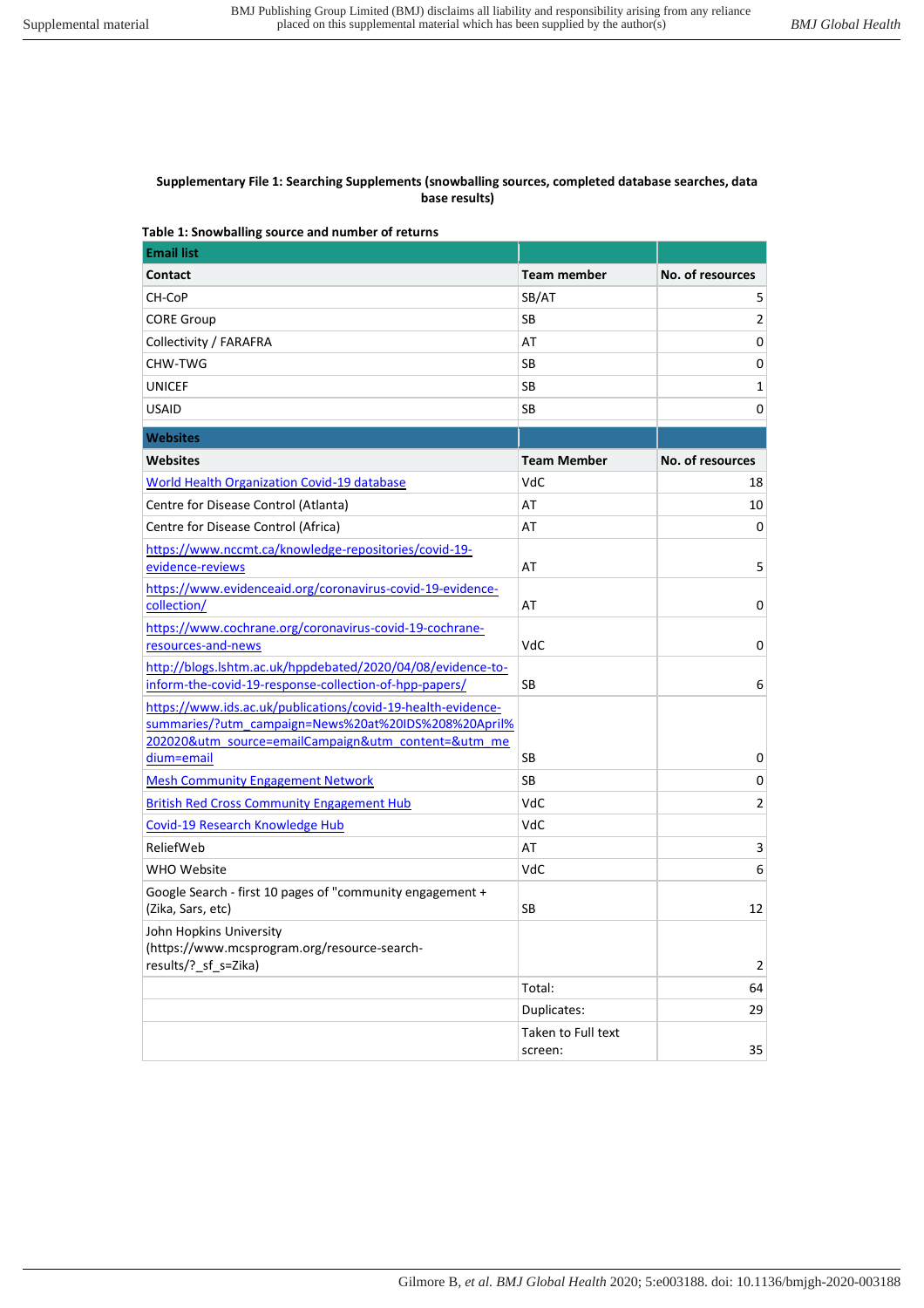# **Table 2: Database Search Terms for PubMed**

| Full search: | Cluster 1 AND Cluster 2 AND (#SARS OR #Ebola OR #Swine Flu OR #MERS OR #Zika)                                                                                                                                                                                                                                                                                                                                                                                                                                                                                                                                                                                                    |
|--------------|----------------------------------------------------------------------------------------------------------------------------------------------------------------------------------------------------------------------------------------------------------------------------------------------------------------------------------------------------------------------------------------------------------------------------------------------------------------------------------------------------------------------------------------------------------------------------------------------------------------------------------------------------------------------------------|
| Cluster 1:   | audience [Title/Abstract] OR care group [Title/Abstract] OR caretaker [Title/Abstract] OR<br>change agent [Title/Abstract] OR citizen [Title/Abstract] OR civic [Title/Abstract] OR<br>community [Title/Abstract] OR champion [Title/Abstract] OR collaborator [Title/Abstract]<br>OR leader [Title/Abstract] OR marginalised [Title/Abstract] OR member [Title/Abstract] OR<br>minority [Title/Abstract] OR peer [Title/Abstract] OR representative [Title/Abstract] OR<br>resident [Title/Abstract] OR service user [Title/Abstract] OR stakeholder [Title/Abstract] OR<br>target group [Title/Abstract] OR volunteer [Title/Abstract] OR vulnerable group<br>[Title/Abstract] |
| Cluster 2    | consultation[Title/Abstract] OR communication C4D[Title/Abstract] OR<br>engagement[Title/Abstract] OR empowerment[Title/Abstract] OR<br>participation[Title/Abstract] OR behavioural change[Title/Abstract] OR social<br>change[Title/Abstract] OR social norms[Title/Abstract] OR SBCC[Title/Abstract] OR risk<br>communication[Title/Abstract] OR RCCE[Title/Abstract] OR PLA[Title/Abstract]                                                                                                                                                                                                                                                                                  |
| Ebola        | Ebola[Title/Abstract] OR Ebola virus disease[Title/Abstract] OR EVD[Title/Abstract] OR<br>EBOV[Title/Abstract] OR Zaire ebolavirus[Title/Abstract] OR hemorrhagic<br>fever[Title/Abstract] OR EHF[Title/Abstract] OR maladie virus Ebola[Title/Abstract] OR fievre<br>hemorragique[Title/Abstract]                                                                                                                                                                                                                                                                                                                                                                               |
| <b>SARS</b>  | SARS[Title/Abstract] OR Coronavirus disease[Title/Abstract] OR severe acute respiratory<br>syndrome[Title/Abstract] OR SARS Virus[Title/Abstract] OR SARS-CoV[Title/Abstract] OR<br>SARS-related coronavirus [Title/Abstract] OR sudden acute respiratory<br>syndrome[Title/Abstract]                                                                                                                                                                                                                                                                                                                                                                                            |
| <b>H1N1</b>  | swine flu[Title/Abstract] OR swine influenza[Title/Abstract] OR H1N1[Title/Abstract] OR<br>grippe A[Title/Abstract] OR grippe porcine[Title/Abstract]                                                                                                                                                                                                                                                                                                                                                                                                                                                                                                                            |
| <b>MERS</b>  | MERS [Title/Abstract] OR Middle East respiratory syndrome[Title/Abstract] OR MERS-<br>CoV[Title/Abstract] OR syndrome respiratoire du Moyen-Orient[Title/Abstract]                                                                                                                                                                                                                                                                                                                                                                                                                                                                                                               |
| Zika         | Zika[Title/Abstract] OR Zika virus[Title/Abstract] OR Zika fever[Title/Abstract] OR maladie a<br>virus Zika[Title/Abstract]                                                                                                                                                                                                                                                                                                                                                                                                                                                                                                                                                      |

#### **Table 3: Database Search Terms for CINAHL**

| <b>Full Search</b> | Cluster 1 AND Cluster 2 AND (Zika OR Zika virus OR Zika fever OR maladie a virus Zika) OR |
|--------------------|-------------------------------------------------------------------------------------------|
|                    | (MERS OR Middle East respiratory syndrome OR MERS-CoV) OR (swine flu OR swine             |
|                    | influenza OR H1N1) OR (Ebola OR Ebola virus disease OR EVD OR EBOV OR Zaire ebolavirus    |
|                    | OR hemorrhagic fever OR EHF OR maladie virus Ebola OR fievre hemorragique) OR (SARS OR    |
|                    | Coronavirus disease OR severe acute respiratory syndrome OR SARS Virus OR SARS-CoV OR     |
|                    | SARS-related coronavirus OR sudden acute respiratory syndrome)                            |
| Cluster 1          | audience OR care group OR caretaker OR change agent OR citizen OR civic OR community      |
|                    | OR champion OR collaborator OR leader OR marginalised OR member OR minority OR peer       |
|                    | OR representative OR resident OR service user OR stakeholder OR target group OR           |
|                    | volunteer OR vulnerable group (AB: Abstract)                                              |
| Cluster 2          | consultation OR communication OR C4D OR engagement OR empowerment OR                      |
|                    | participation OR behavioural change OR social change OR social norms OR SBCC OR risk      |
|                    | communication OR RCCE OR PLA (AB: Abstract)                                               |
|                    |                                                                                           |